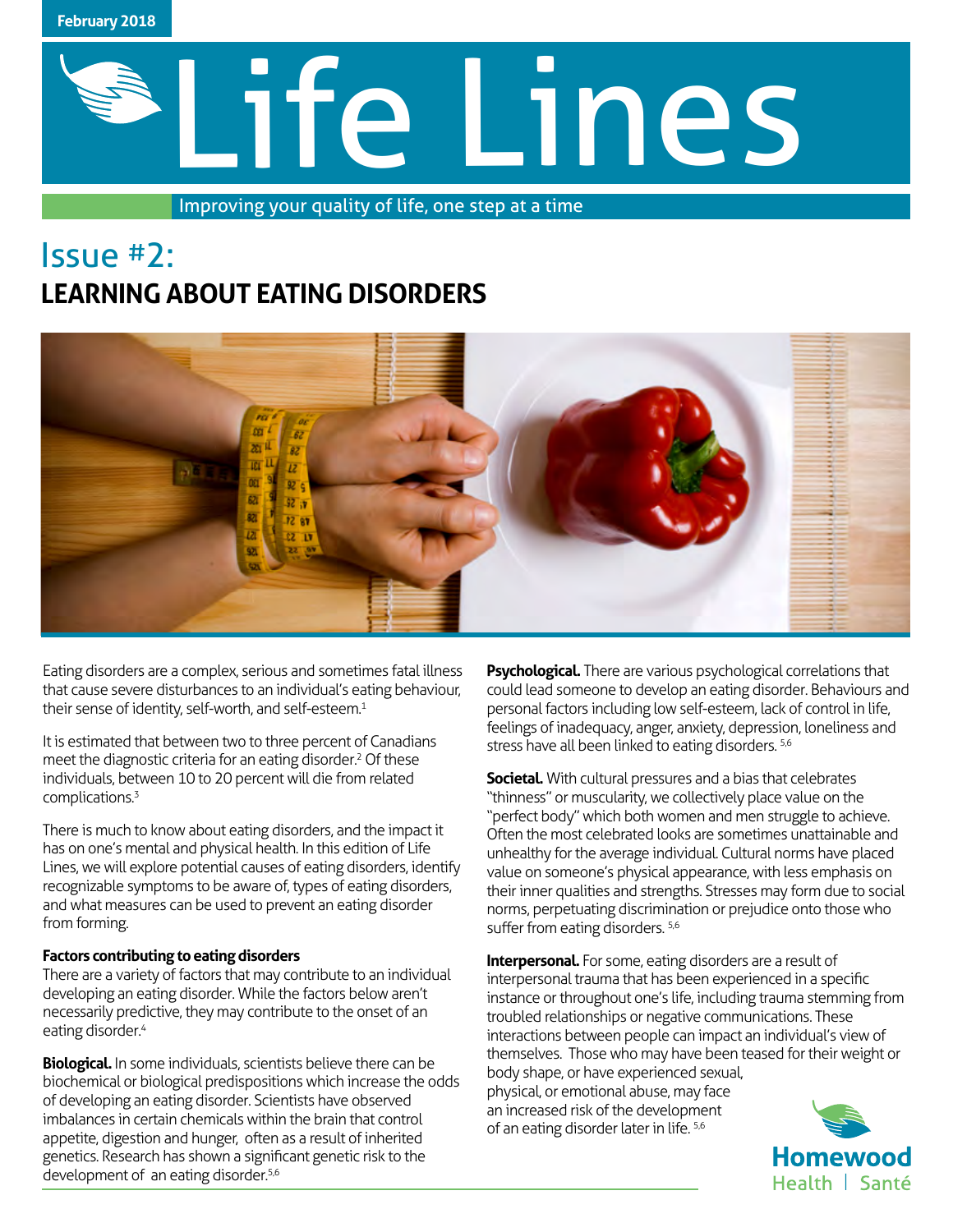### **Common eating disorders**

Eating disorders are very complex given the various contributing factors. Many biological, behavioural, and social underpinnings cultivate this disorder. Most frequently developed in adolescence and early adulthood, these disorders can affect anyone at any point in their life, and are often difficult to recognize due to the ability to hide identifying behaviours.<sup>7</sup>

**Anorexia nervosa.** Is characterized by persistent restrictions of food intake as a result of fear of gaining weight or becoming obese. Individuals often suffer from distorted perceptions of body weight and shape, seeing themselves as perpetually overweight. Some people with anorexia nervosa will lose weight through fasting, diet, excessive exercise, taking laxatives, diuretics or enemas. Individuals who suffer from anorexia nervosa may appear to be below minimal body weight for their age, sex, and physical health.<sup>7</sup>

- Brittle hair or nails
- Compulsive exercise
- Continual dieting
- **Depression**
- Distorted view of body
- Drop in internal body temperature
- Growth of fine hair over body
- Infrequent or absent menstrual periods
- Intense fear of weight gain
- **Lethargy**
- Low blood pressure
	- Mild anemia, and muscle weakness and loss
- Severe constipation
- Significant weight loss

Common characteristics of anorexia are:

**Bulimia nervosa.** Is considered as recurrent and frequent episodes of eating large amounts of food (binge-eating), followed by purging (vomiting, excessive use of laxatives or diuretics), fasting, and excessive exercise at least once a week for three months. Unlike those who have anorexia, people with bulimia maintain body weight at or a minimal normal level.7

Common characteristics of bulimia are:

- Abuse of laxatives or diuretics to lose weight
- Dental problems, like tooth decay
- Depression or mood swings
- Frequent use of bathroom after meals
- Heartburn or bloating
- Intestinal distress and irritation from laxative abuse
- Irregular menstrual periods
- or vomiting Recurrent episodes of

Kidney problems from

Purging by strict dieting, fasting, vigorous exercise,

binge eating • Reddened fingers

diuretic abuse

- Self-evaluation that is
- unduly influenced by body shape and weight
- Severe dehydration from purging of fluids
- Swollen cheeks

**Binge-eating.** Is characterized by reoccurring binge-eating episodes with respect to food consumption. Often the portion size is out of the norm in comparison to what an average individual would eat in a single meal. Unlike bulimia, individuals who have binge-eating disorder do not purge, exercise, or fast after eating. This often results in individuals with binge-eating disorder being overweight or obese.<sup>7</sup>

Common characteristics of binge-eating are:

- Often eating alone due to embarrassment caused by the quantity and size of meal
- Not associated with regular use of compensatory behaviours (purging, fasting, excessive exercise)
- Occurs, on average, at least once a week for six months
- Eating large amounts of food when not hungry
- Much more rapid eating than normal
- Eating until feeling uncomfortably full
- Feeling of disgust with oneself, being depressed, stressed, anxious, or experiencing feelings of guilt after binge-eating
- Distressed behaviour about the binge-eating